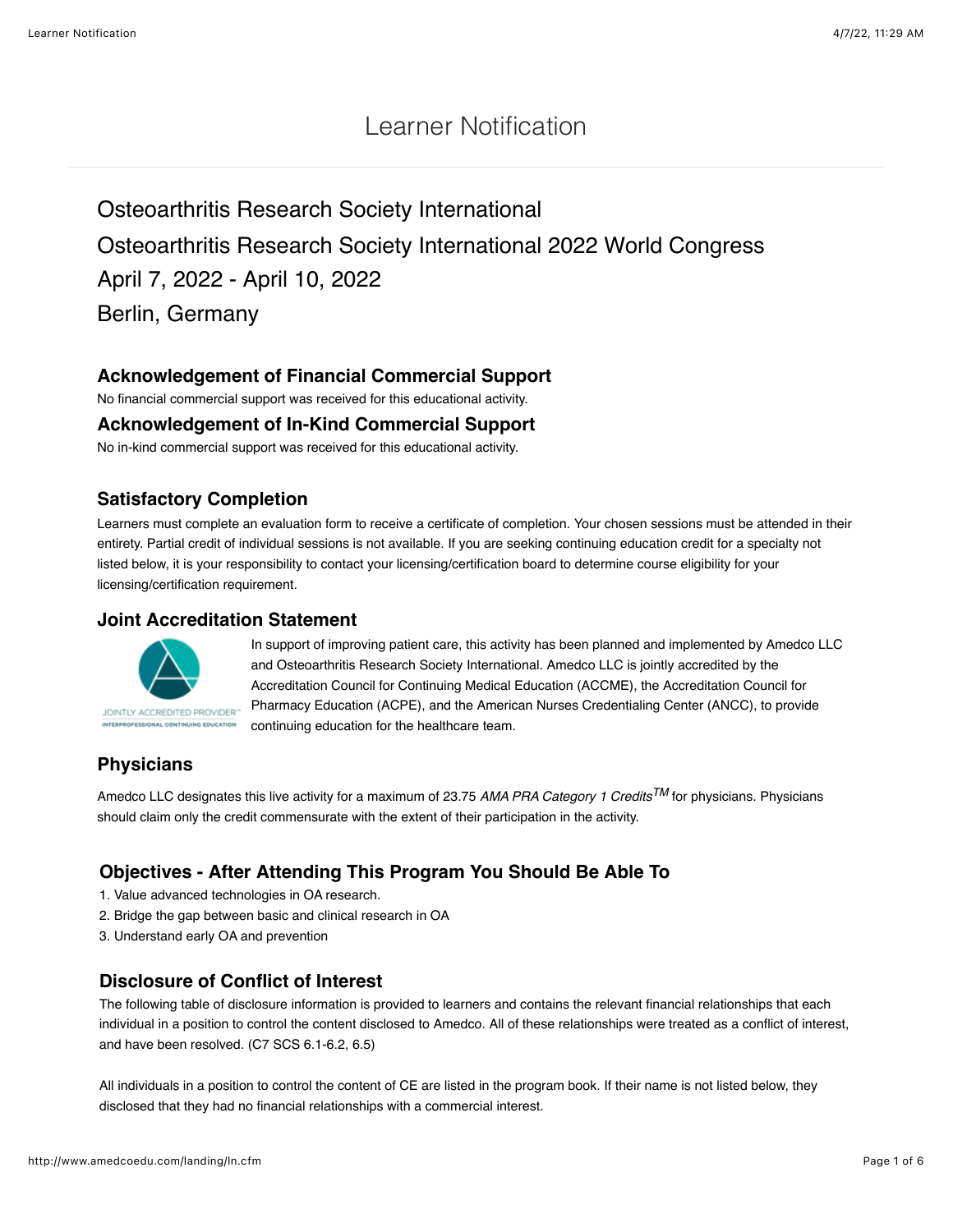| <b>Name</b>                      | <b>Commercial Interest: Relationship</b>                                                                                                       |
|----------------------------------|------------------------------------------------------------------------------------------------------------------------------------------------|
| Krysia Dziedzic                  | NA                                                                                                                                             |
| Francisco Airton Castro da Rocha | <b>NA</b>                                                                                                                                      |
| Tolulope Ajayi                   | NA                                                                                                                                             |
| Kelli Allen                      | <b>NA</b>                                                                                                                                      |
| Mohammad Ansari                  | <b>NA</b>                                                                                                                                      |
| Tom Appleyard                    | NA.                                                                                                                                            |
| Nigel Arden                      | <b>Bristows LLP: Consultant</b>                                                                                                                |
| Lars Arendt-Nielsen              | Speaker fee from Grünenthal, Speakers fee from Pfizer:Consultant                                                                               |
| Koji Aso                         | NA                                                                                                                                             |
| Reem Assi                        | NA                                                                                                                                             |
| Kathryn Bacon                    | <b>NA</b>                                                                                                                                      |
| Elisabeth Bandak                 | <b>NA</b>                                                                                                                                      |
| Raveendhara Bannuru              | NA.                                                                                                                                            |
|                                  | <b>Wolters Kluwer:Consultant</b>                                                                                                               |
| Kim Bennell                      | National Health & Medical Research Council, Australian Research Council, Medibank                                                              |
|                                  | Private: Research Grant Overall Principal Investigator                                                                                         |
| Jessica Bertrand                 | Pfizer, Ohst Medizintechnik AG:Research Grant Site Principal Investigator                                                                      |
| Sita Bierma-Zeinstra             | <b>NA</b>                                                                                                                                      |
| Steven Blackburn                 | <b>NA</b>                                                                                                                                      |
| Garth Blackler                   | NA                                                                                                                                             |
|                                  | Bioiberica, Gebro Pharma: Consultant                                                                                                           |
| Francisco J Blanco               | Pfizer, MSD, UCB, Amgen, Celgene, Tedec-Meiji, Roche, Novartis, Celltrion,                                                                     |
|                                  | Abbvie: Research Grant Site Principal Investigator                                                                                             |
| Niek Bloks                       | <b>NA</b>                                                                                                                                      |
| Cindy Boer                       | NA                                                                                                                                             |
| Staja Booker                     | <b>NA</b>                                                                                                                                      |
|                                  | GlaxoSmithKline, Novartis, 23ANDme, Paradigm Biopharma:Consultant                                                                              |
| Virginia Byers Kraus             | Zimmer Biomet: Research Grant Site Principal Investigator                                                                                      |
|                                  | Trialspark, NBCD:Scientific/Medical Advisory Board Member                                                                                      |
| Laura Campbell                   | NA                                                                                                                                             |
| <b>Mckenzie Carter</b>           | <b>NA</b>                                                                                                                                      |
| Danny Chan                       | NA                                                                                                                                             |
| Alison Chang                     | <b>NA</b>                                                                                                                                      |
| Roland Chapurlat                 | Amgen, Abbvie, BMS, Janssen, Amolyt, Sanofi:Scientific/Medical Advisory Board Member<br>UCB, Chugai:Research Grant Site Principal Investigator |
|                                  | Lilly, Galapagos: Speakers Bureau                                                                                                              |
| Flavia Cicuttini                 | <b>NA</b>                                                                                                                                      |
| <b>Fraser Collins</b>            | <b>NA</b>                                                                                                                                      |
| Jamie Collins                    | <b>NA</b>                                                                                                                                      |
| Daniela Costa                    | <b>NA</b>                                                                                                                                      |
| Christie Costello                | <b>NA</b>                                                                                                                                      |
| Kay Crossley                     | Levin health: Research Grant Site Principal Investigator                                                                                       |
| Summer Culkin                    | <b>NA</b>                                                                                                                                      |
| <b>Adam Culvenor</b>             | <b>NA</b>                                                                                                                                      |
| Shadpour Demehri                 | <b>NA</b>                                                                                                                                      |
|                                  | Pfizer, Viatris: Speakers Bureau                                                                                                               |
| Elaine Dennison                  | UCB, Lilly:Consultant                                                                                                                          |
| Jillian Eyles                    | <b>NA</b>                                                                                                                                      |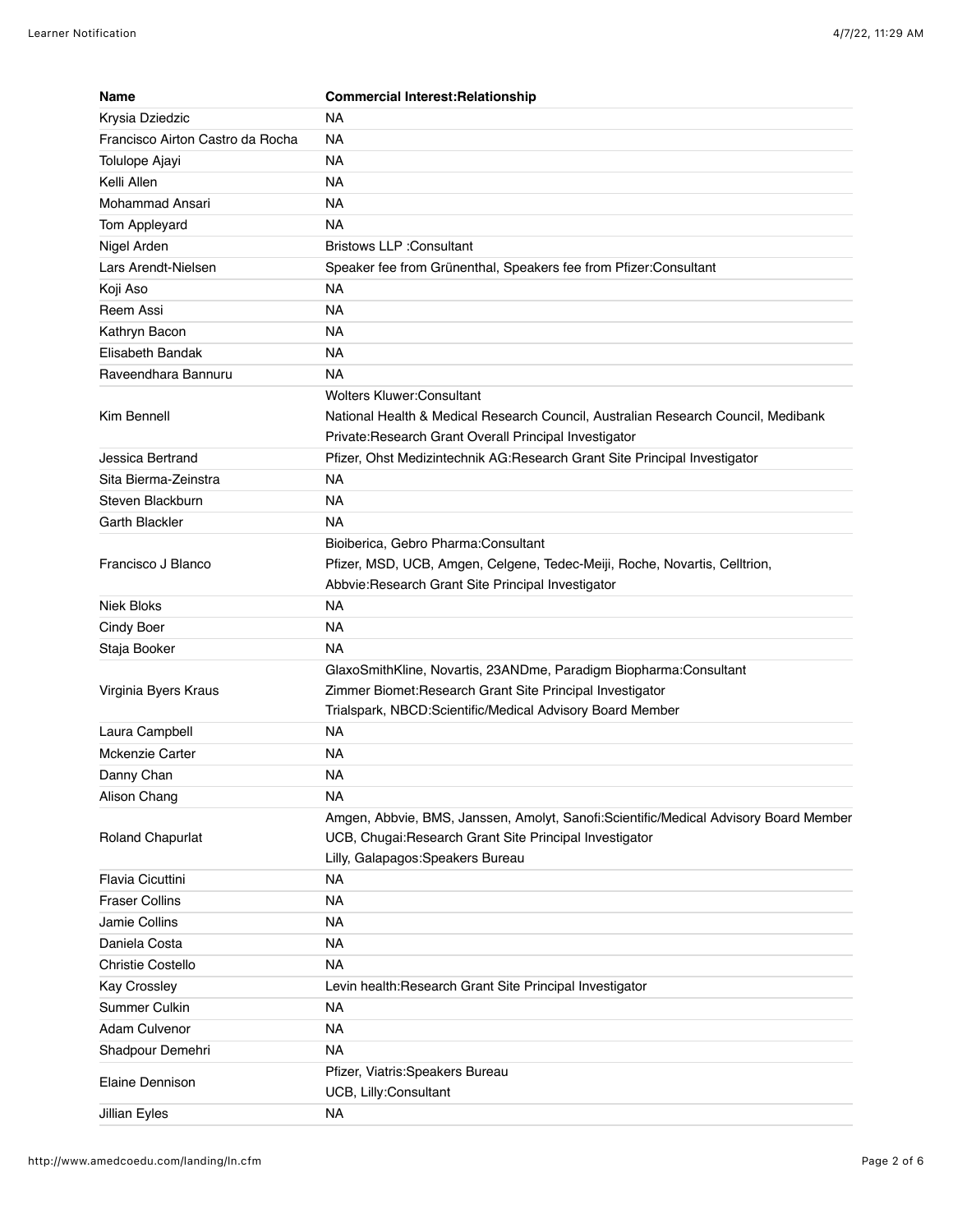| Benjamin Faber          | Geoffrey Faber Holdings Limited: Corporate Board Member                      |
|-------------------------|------------------------------------------------------------------------------|
| <b>Tianxiang Fan</b>    | <b>NA</b>                                                                    |
| David Felson            | <b>NA</b>                                                                    |
| Carl Flannery           | Bioventus: Employee                                                          |
| <b>Nadine Foster</b>    | <b>NA</b>                                                                    |
| <b>Terese Geraghty</b>  | <b>NA</b>                                                                    |
| Nicole Gerwin           | Novartis Pharma: Employee<br>Novartis Pharma: Stock Shareholder              |
| Jeroen Geurts           | <b>NA</b>                                                                    |
| <b>Yvonne Golightly</b> | <b>NA</b>                                                                    |
| Kannan Govindaraj       | <b>NA</b>                                                                    |
| Jennifer Gregory        | <b>NA</b>                                                                    |
| <b>Tim Griffin</b>      | <b>NA</b>                                                                    |
| Elizabeth Grotos        | <b>NA</b>                                                                    |
| Dana Groves             | <b>NA</b>                                                                    |
|                         | BICL, LLC:Stock Shareholder                                                  |
| Ali Guermazi            | Pfizer, AstraZeneca, Regeneron, Novartis, MerckSerono, TissueGene:Consultant |
|                         | Expansciences : Research Grant Site Principal Investigator                   |
| Jerome Guicheux         | Graftys:Owner                                                                |
|                         | HTL:Scientific/Medical Advisory Board Member                                 |
|                         | Cytex Therapeutics: Stock Shareholder                                        |
| <b>Farshid Guilak</b>   | Cytex Therapeutics: Employee                                                 |
|                         | 123: Research Grant Overall Principal Investigator                           |
| Ashton hald             | 1213:Owner                                                                   |
| Tariq Haqqi             | <b>NA</b>                                                                    |
|                         | Novartis:Consultant                                                          |
| Ida K. Haugen           | Pfizer : Research Grant Overall Principal Investigator                       |
| Gillian Hawker          | <b>NA</b>                                                                    |
| Clara Hellberg          | <b>NA</b>                                                                    |
| Clara Hellberg          | <b>NA</b>                                                                    |
| Marius                  |                                                                              |
| Marius Henriksen        | Thuasne Group:Scientific/Medical Advisory Board Member                       |
| Rana Hinman             | <b>NA</b>                                                                    |
| Melanie Holden          | <b>NA</b>                                                                    |
| ZeYu Huang              | <b>NA</b>                                                                    |
| ZeYu Huang              | <b>NA</b>                                                                    |
| David Hunter            | Biobone, Novartis, Pfizer, Lilly:Scientific/Medical Advisory Board Member    |
| Byoung Hyun Min         | no:Stock Shareholder                                                         |
| Gunil Im                | <b>NA</b>                                                                    |
| S.Reza Jafarzadeh       | <b>NA</b>                                                                    |
| Mylene P Jansen         | <b>NA</b>                                                                    |
| <b>Matlock Jeffries</b> | <b>NA</b>                                                                    |
| Xingzhong Jin           | Spira Health Pty Ltd:Stock Shareholder                                       |
| Gabby Joseph            | <b>NA</b>                                                                    |
| Carsten Juhl            | <b>NA</b>                                                                    |
| Anne Kamps              | <b>NA</b>                                                                    |
| Marcel Karperien        | Hy2Care b.v., Orthros Medical:Stock Shareholder                              |
| Ali Kiadaliri           | Arthro Therapeutics AB:Consultant                                            |
| Lauren King             | <b>NA</b>                                                                    |
|                         |                                                                              |

UCB (paid to institution), Novartis (paid to institution), CHDR, Galapagos,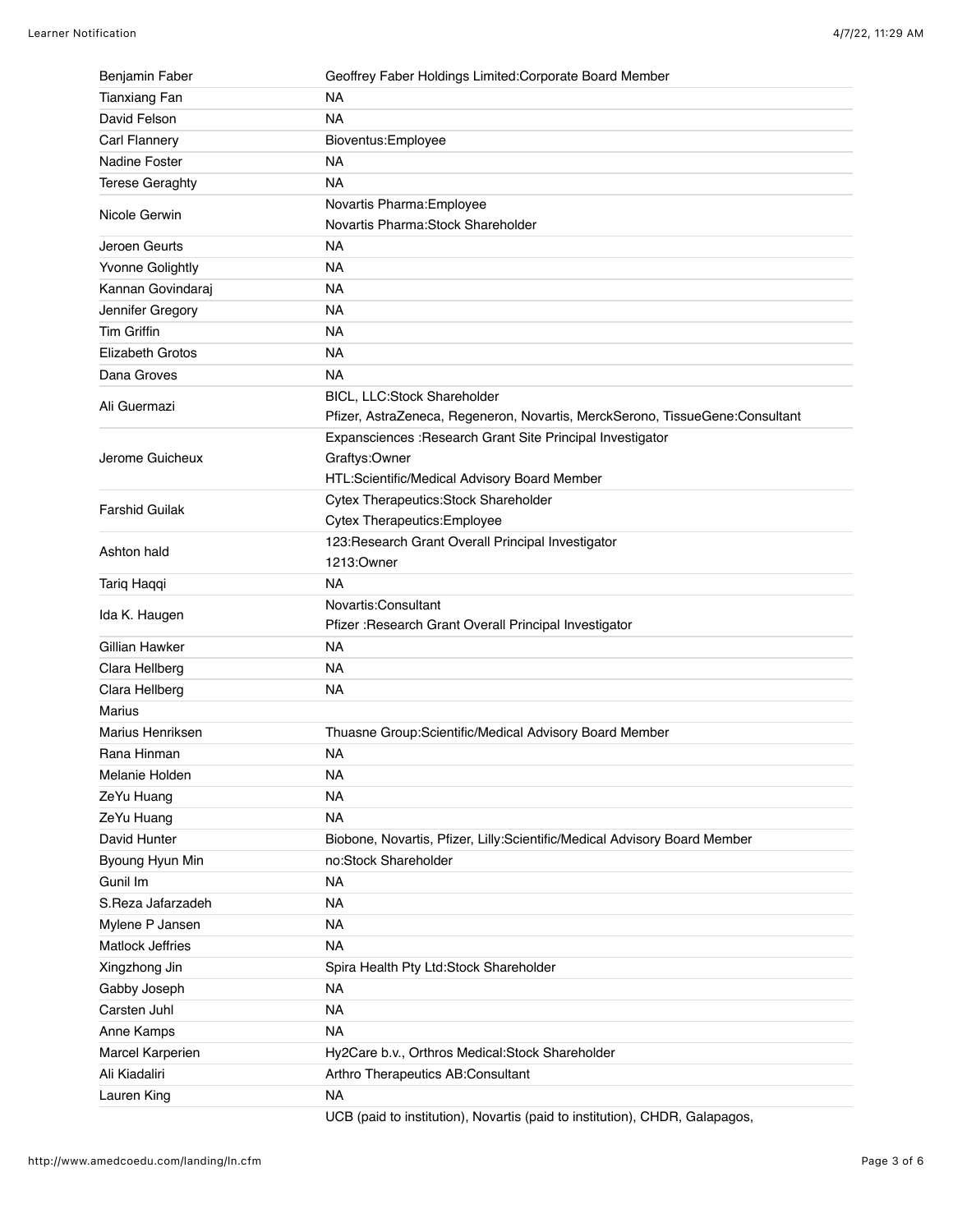| Margreet Kloppenburg  | Pfizer:Scientific/Medical Advisory Board Member                                   |
|-----------------------|-----------------------------------------------------------------------------------|
|                       | IMI-APPROACH (paid to institution): Research Grant Site Principal Investigator    |
|                       | Jansen, Galapagos:Other                                                           |
|                       | Kiniksa:Consultant                                                                |
| Jesper Knoop          | <b>NA</b>                                                                         |
| Peter Kreitmaier      | <b>NA</b>                                                                         |
| Deepak Kumar          | <b>NA</b>                                                                         |
| Lisanne Laagland      | <b>NA</b>                                                                         |
| Céline Labie          | <b>NA</b>                                                                         |
| Nancy Lane            | GSK, Biosplice:Consultant                                                         |
| Andrea Laslop         | <b>NA</b>                                                                         |
| Jinhee Lee            | <b>NA</b>                                                                         |
| Jean Liew             | <b>NA</b>                                                                         |
| Yuan Lim              | <b>NA</b>                                                                         |
| <b>Thomas Link</b>    | <b>NA</b>                                                                         |
|                       | Concentric Analgesics Inc, Cynata Therapeutics, Ceva Animal Health, Regeneus Pty  |
| <b>Chris Little</b>   | Ltd:Research Grant Overall Principal Investigator                                 |
| Ru Liu-Bryan          | <b>NA</b>                                                                         |
| <b>Richard Loeser</b> | Unity Biotechnology, Benevolent Al:Consultant                                     |
|                       | Honorarium received: Consultant                                                   |
| Stefan Lohmander      | Honorarium received:Scientific/Medical Advisory Board Member                      |
| <b>Rik Lories</b>     | <b>Biosplice : Consultant</b>                                                     |
| <b>Martin Lotz</b>    | <b>NA</b>                                                                         |
| Bing Lu               | <b>NA</b>                                                                         |
| Karin Magnusson       | NA.                                                                               |
| Monica Maly           | NA.                                                                               |
| Cristina Manferdini   | <b>NA</b>                                                                         |
| Simon Mastbergen      | NA                                                                                |
| Alexander Mathiessen  | NA.                                                                               |
| Stephen Messier       | <b>NA</b>                                                                         |
| Ingrid Meulenbelt     | <b>NA</b>                                                                         |
| <b>Rachel Miller</b>  | NA.                                                                               |
|                       | Novartis, Pacira Pharmaceuticals Inc., Atheneum, Alphasights:Consultant           |
| Ali Mobasheri         | GSK Consumer Healthcare, Abbot, Brazil, Laboratoires Expansciences, France, SPRIM |
|                       | Communications, Spain:Speakers Bureau                                             |
|                       | Kolon TissueGene, Research Square: Scientific/Medical Advisory Board Member       |
|                       | Finnish Research Impact Foundation: Research Grant Overall Principal Investigator |
|                       | ERA-NET EuroNanoMed III: Research Grant Site Principal Investigator               |
| Bahram Mohajer        | NA                                                                                |
| Larry Moreland        | <b>NA</b>                                                                         |
| Elisabeth Mulrooney   | <b>NA</b>                                                                         |
| Vincenzo Nelli        | <b>NA</b>                                                                         |
| Amanda Nelson         | NIH: Research Grant Overall Principal Investigator                                |
|                       | Lilly:Scientific/Medical Advisory Board Member                                    |
|                       | Health Press Ltd: Other Financial or Material Support                             |
| <b>Tuhina Neogi</b>   | Pfizer/Lilly, Novartis, Regeneron:Consultant                                      |
| Philippa Nicolson     | <b>NA</b>                                                                         |
| Daniele Noel          | MedXcell Sciences: Scientific/Medical Advisory Board Member                       |
| Alia Obeidat          | <b>NA</b>                                                                         |
| Patrick Omoumi        | <b>NA</b>                                                                         |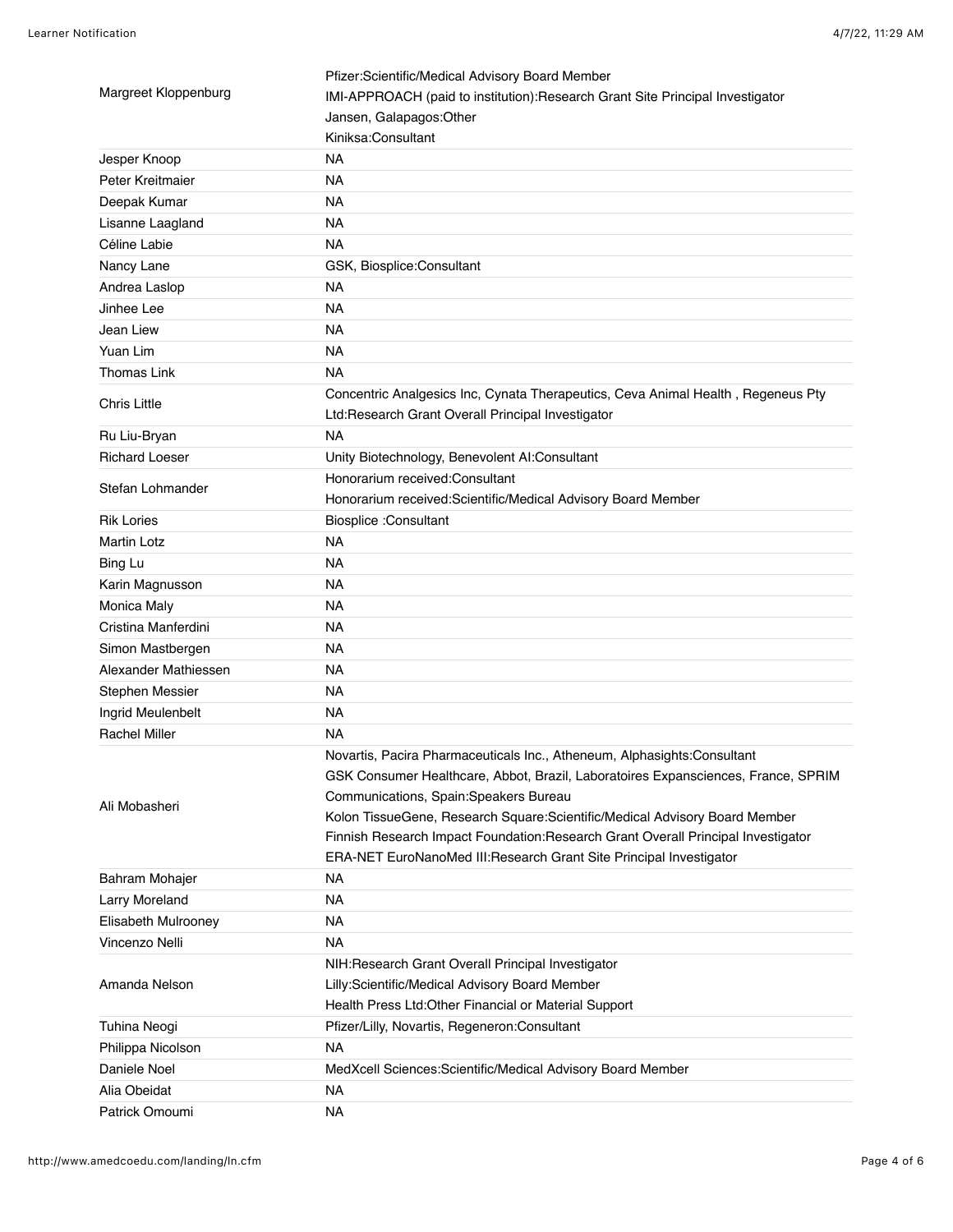| Jeanne Oomen                | NA                                                                                                                                    |
|-----------------------------|---------------------------------------------------------------------------------------------------------------------------------------|
| George Peat                 | <b>NA</b>                                                                                                                             |
| Valentina Pedoia            | <b>NA</b>                                                                                                                             |
| <b>MONGKON PISUTTANAWAT</b> | <b>NA</b>                                                                                                                             |
| Anthony Poole               | IBEX, Montreal:Consultant/Scientific Advisor                                                                                          |
| Codie Primeau               | <b>NA</b>                                                                                                                             |
| <b>Yolande Ramos</b>        | <b>NA</b>                                                                                                                             |
| Jean-Yves Reginster         | NA                                                                                                                                    |
| Félix Renaudin              | <b>NA</b>                                                                                                                             |
| Daniel Rhon                 | <b>NA</b>                                                                                                                             |
| Sarah Rice                  | <b>NA</b>                                                                                                                             |
| <b>Wiltrud Richter</b>      | <b>NA</b>                                                                                                                             |
| Noor Riedstra               | <b>NA</b>                                                                                                                             |
| <b>Frank Roemer</b>         | Boston Imaging Core Lab. (BICL), LLC:Stock Shareholder<br>Calibr - California Institute of Biomedical Research, Grünenthal:Consultant |
| Gundula Roesch              | <b>NA</b>                                                                                                                             |
| Ewa Roos                    | <b>NA</b>                                                                                                                             |
| Michael Rose                | <b>NA</b>                                                                                                                             |
| Jos Runhaar                 | <b>NA</b>                                                                                                                             |
| Simo Saarkkala              | <b>NA</b>                                                                                                                             |
| Carla Scanzello             | <b>NA</b>                                                                                                                             |
| Dieuwke Schiphof            | NA                                                                                                                                    |
| Neil Segal                  | Pacira Biosciences: Research Grant Overall Principal Investigator<br>Integra LifeSciences, Trice Medical:Consultant                   |
| Jérémie SELLAM              | Pfizer:Consultant<br>Schwa Medico:Research Grant Site Principal Investigator                                                          |
| <b>Yeseul Shin</b>          | iN Therapeutics: Employee                                                                                                             |
| Soren T. Skou               | <b>NA</b>                                                                                                                             |
| Nidhi Sofat                 | Research grant: Research Grant Overall Principal Investigator                                                                         |
| Scott Starkey               | <b>NA</b>                                                                                                                             |
| <b>Roderick Stassen</b>     | <b>NA</b>                                                                                                                             |
| Jennifer Stevens-Lapsley    | <b>NA</b>                                                                                                                             |
| Hannah Swahn                | NA                                                                                                                                    |
| Hiroshige Tateuchi          | <b>NA</b>                                                                                                                             |
| sculkin test                | <b>NA</b>                                                                                                                             |
| <b>Martin Thomas</b>        | <b>NA</b>                                                                                                                             |
| Jonas Thorlund              | Pfizer:Research Grant Overall Principal Investigator                                                                                  |
| Christian Thudium           | Nordic Bioscience: Employee<br>Nordic Bioscience: Stock Shareholder                                                                   |
| Guus van den Akker          | <b>NA</b>                                                                                                                             |
| Martin van der Esch         | <b>NA</b>                                                                                                                             |
| Marcella van Hoolwerff      | <b>NA</b>                                                                                                                             |
| Joyce van Meurs             | <b>NA</b>                                                                                                                             |
| Gerjo van Osch              | <b>NA</b>                                                                                                                             |
| <b>Tonia Vincent</b>        | Pfizer, Novartis, Biosplice, Fidia, Galapagos: Research Grant Overall Principal Investigator                                          |
| Dana Voinier                | <b>NA</b>                                                                                                                             |
| Chenchen Wang               | <b>NA</b>                                                                                                                             |
| Lai Wang                    | <b>NA</b>                                                                                                                             |
| Jie Wei                     | <b>NA</b>                                                                                                                             |